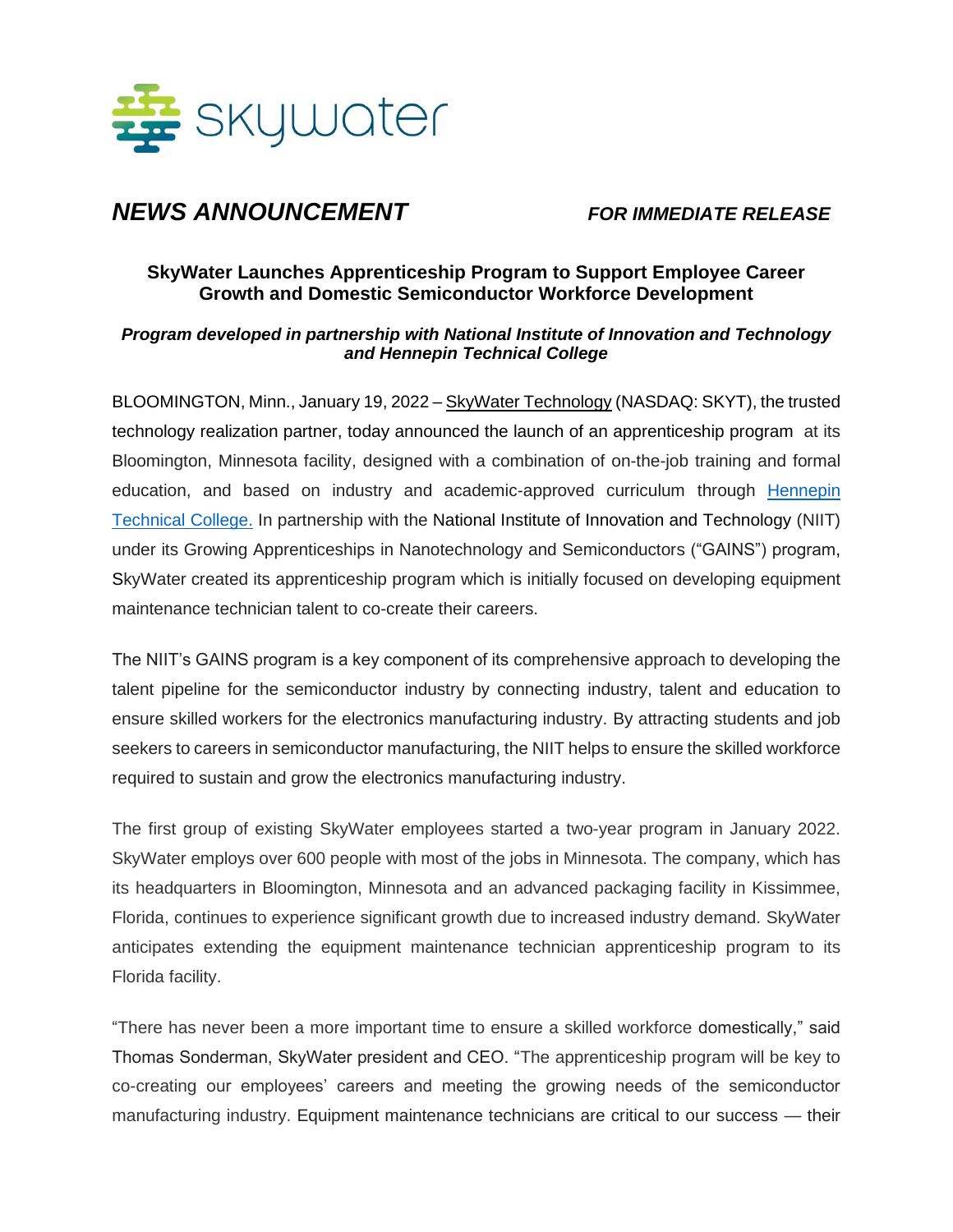efforts are essential to maintaining our continuous production schedules while minimizing safety risks and constantly enhancing the effectiveness of our valuable manufacturing equipment."

Designed to be scaled to meet industry demand for technicians, SkyWater's apprenticeship program leverages the NIIT's Unified Competency Model (UCM) which was formed with industry input as a new skills standard and is endorsed by the U.S. Department of Labor Employment and Training Administration (USDOL-ETA).

"Registered apprenticeships are key to workforce development by providing employees with instruction and on-the-job training to meet the needs of their companies," said Leslie Philmon, senior field representative, Apprenticeship Minnesota, Minnesota Department of Labor and Industry. "We are pleased that SkyWater has registered their program with the Labor Department and we are excited for the many apprentices who are advancing their skills and contributing to the growth of the semiconductor industry here in Minnesota."

Hennepin Technical College will offer the apprenticeship program courses, and all program tuition and fees will be paid directly by SkyWater. The course curriculum supports the development of skills required by the electronics industry and offers several industry certifications.

"We are excited to be SkyWater's partner in this program which is key to assuring a pipeline of highly skilled workers in a time when attracting them is difficult due to growing industry demand," said Jeff Thorstad, instructor at Hennepin Technical College. "Hennepin Tech's participation in the [NIIT Competency Alignment Program](https://www.careeronestop.org/competencymodel/competency-models/advanced-manufacturing.aspx) has ensured our courses are aligned with industry requirements. Participants in the program receive college credits which not only advance their careers but strengthen the semiconductor industry workforce as well."

Along with the NIIT and Hennepin Technical College, SkyWater developed the apprenticeship program with assistance from various organizations including MACNY (the Manufacturers Association of Central New York) and the Minnesota Department of Labor and Industry. For more information on SkyWater's apprenticeship program, please contact Sara Johnson, director of talent acquisition at sara.johnson@skywatertechnology.com.

### **About SkyWater Technology**

SkyWater (NASDAQ: SKYT) is a U.S.-owned semiconductor manufacturer and a DODaccredited Trusted supplier. SkyWater's Technology as a Service<sup>SM</sup> model streamlines the path to production for customers with development services, volume production and advanced packaging solutions in its world-class U.S. facilities. This pioneering model enables innovators to co-create the next wave of technology with diverse categories including mixed-signal CMOS, read-out ICs, rad-hard, power discretes, MEMS, superconducting ICs, photonics, carbon nanotubes and interposers. SkyWater serves growing markets including aerospace &